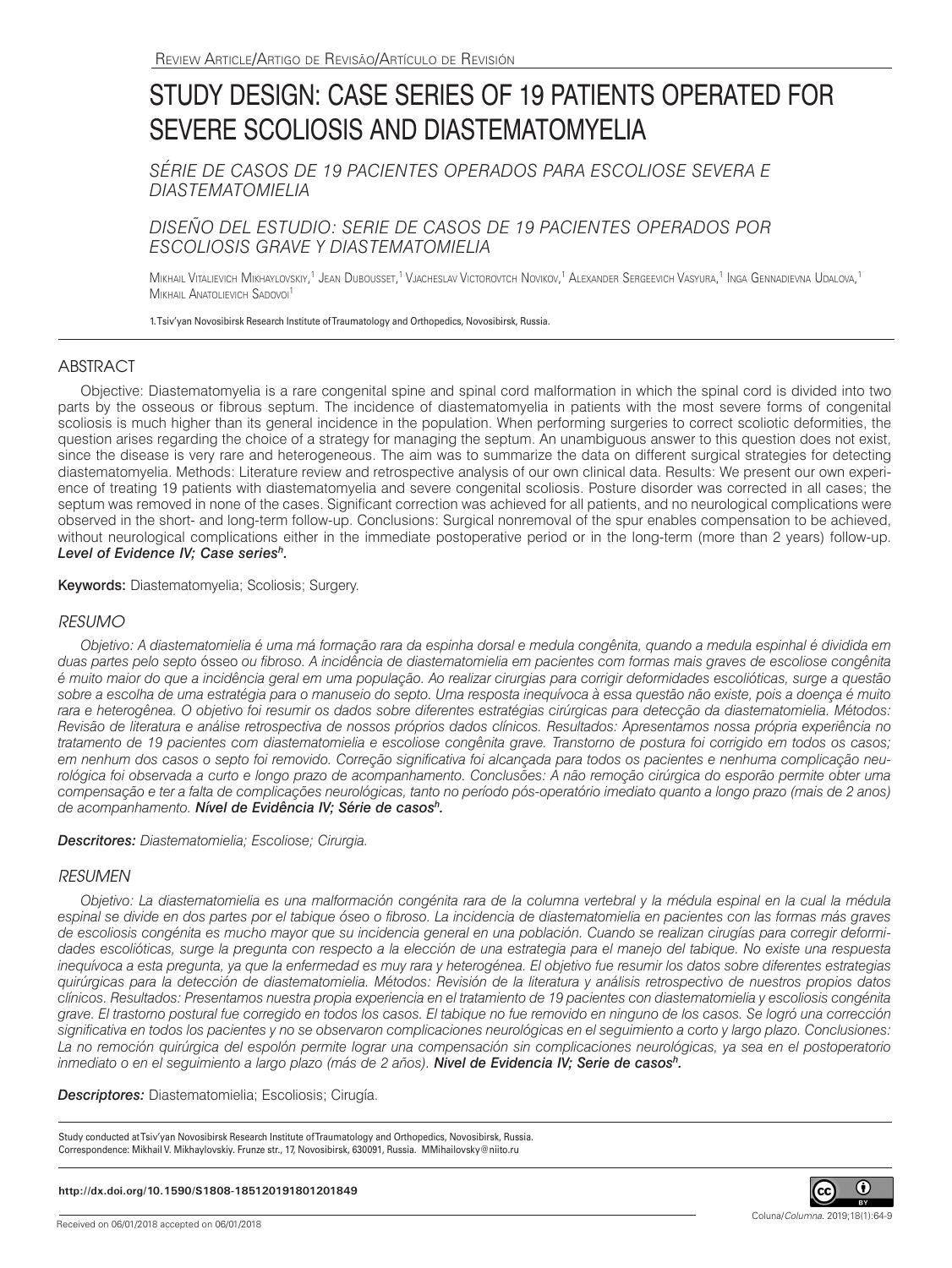## **INTRODUCTION**

Diastematomyelia, also known as split cord malformation (SCM), is a congenital anomaly of the spinal cord and spine in which the spinal cord is split into two parts. As opposed to diplomyelia (the so-called true duplication of the spinal cord), SCM is associated with splitting of the spinal cord into two halves by a bone, cartilage, or fibrous septum located in the sagittal or near-sagittal plane. Diastematomyelia is one of the variants of the closed form of spinal dysraphism.<sup>1</sup> SCM was first described by Olivier in 1837.<sup>2</sup> According to the literature, the rate of SCM in patients with congenital scoliosis is very variable and ranges from 4.9% $3$  to 41%. $4$ 

SCM has two aspects: neurosurgical and orthopedic. The neurosurgical aspect is that the risk for the development and progression of neurological symptoms due to traction on the spinal cord by the separating spur increases with the patient's age. The orthopedic aspect involves problems related to full surgical correction of spinal deformities in the presence of the spur separating the spinal cord.

In connection with these aspects, there are various opinions relating to the possible management of patients with diastematomyelia who undergo surgery. There are two dominant viewpoints. One is that the spur should be removed in all cases to avoid the development of severe neurological complications.<sup>3-9</sup> The second suggests a differentiated approach, depending on patient's individual characteristics (e.g. implementation of this manipulation only for the type I (SCM I) anomaly or supposed slight correction of scoliosis).<sup>10-11</sup>

According to the literature, the risk of neurological complications for resecting the spur is relatively high.<sup>5,9</sup> However, spur resection is not always beneficial in terms of the extent of the correction. We therefore took the view that the approach of saving the spur during corrective surgery on the spine would be advantageous.

We have the experience of surgical treatment of 19 patients in whom the intraspinal spur was not resected before correction of congenital scoliosis, which had no adverse consequences for the patients.

#### **METHODS**

Three hundred fifty eight patients with congenital spinal deformities were treated at the NRITO clinic between 1997 and 2015. In 22 of the patients (6.1%), diastematomyelia was diagnosed during examination. Only 19 of them (13 males and 6 females, with a mean age 11.6 (6−19)) were included in the study group because two patients did not undergo corrective intervention, and one patient had previously been operated on for resection of the intracanal spur. The examination included plain radiographs of the spine in 2 standard upright projections, spondylograms in the lateral bending position, MRI, and MSCT. All the study participants signed an Informed Consent Form.

Scoliosis was diagnosed in 16 patients, and kyphosis was detected in 3 patients. Fourteen patients had bone spur, and 5 patients had fibrous spur. The spur was located in the thoracic spine in eight cases, in the thoracolumbar spine in five cases, and in the lumbar spine in six cases. The spur length varied from 2 to 8 segments and was not longer than three segments in most cases. A concomitant congenital pathology was found in seven patients: syringomyelia (2 cases), joint deformities of the upper and lower extremities (4 cases), Chiari malformation, keeled chest, and kidney duplication.

Preoperatively, 8 patients were neurologically intact, and 11 patients were detected as having neurological symptoms of varying severity: six patients with lower extremity paraparesis or monoparesis (with pelvic dysfunctions in two cases), one patient with pyramidal insufficiency syndrome, and four patients with hypotrophy and hypotension of the lower extremity muscles and lack of Achilles or abdominal reflexes.

The main aim of surgical treatment was to stop the progression of spinal deformity by corrective treatment, and we did not resect the spur in all 19 cases.

Various surgical instrumentations were used to correct the spinal deformity: segmental instrumentation with a hook or hybrid fixation was used in 14 cases; Antares was used in one case; VEPTR instrumentation was used in four children under 10 years of age (the patients underwent 3, 4, 6, and 7 serial distractions). The spinal cord function was monitored using a wake-up test or evoked somatosensory potentials.

#### RESULTS

The mean Cobb angle of scoliotic deformities in 16 patients was 82.9° (51 – 170°). In three patients with kyphotic deformities, the Cobb angle was 10° (a 9-year-old patient with the kyphotic apex in the lumbar spine), 118°, and 160°. In the scoliosis patients, the deformity in the lateral bending position was 66.4º (40−105º), on average, i.e. spine mobility was 19.9%. Details of the characteristics of all patients are listed in Table 1.

In the immediate postoperative period, the mean scoliotic deformity was 59.6° (25−104°), i.e. the correction amounted to 23.3°, or 28.1%, of the initial value (table 2). It was not possible to calculate the mean values in patients with kyphotic deformities because control radiography was not conducted in a patient with kyphosis of 118° due to a complication (early abscess). The normal sagittal contour of the lumbar spine was restored in a patient with lumbar kyphosis. Angular kyphosis in the third patient was reduced to 63°. The mean postoperative follow-up period was 32 (24−74) months. At that moment, the mean scoliotic deformity was 67° (31−101°), which means that the total loss of correction was 7.4°. The correction achieved was maintained in patients with angular kyphosis. The patient with lumbar kyphosis developed clinically significant proximal junctional kyphosis (PJK), which required two re-interventions. However, PJK recurred both times. In addition, two early deep abscesses developed, which required removal of an endocorrector in both cases.

No cases of new neurological symptoms or worsening of the preoperative symptoms were observed in the short or long-term postoperative periods.

In our view, our findings on the lack of new neurological symptoms over sufficiently long follow-up periods, in combination with significant correction of deformities, demonstrate that the tactic of saving the spur is an effective and safe approach to minimize risks of neurological symptoms associated with the corrective interventions.

#### **DISCUSSION**

Diastematomyelia is a rare disease. However, because of the pathological changes that accompany the disease, the problems associated with the diagnosis and surgical features of SCM are widely discussed in the scientific literature. The issue most actively debated is whether or not the spur should be removed.

We hypothesized that the conservative approach to resection/ non-resection of the diastematomyelic spur, in cases without obvious neurological symptoms caused by the spur, would help minimize the risks.

The orthopedic approach to the problem of diastematomyelia is characterized by wide variability. There are three variants of the surgical approach to the patient with progressive congenital scoliosis who is diagnosed with diastematomyelia:

1. Resection of the intracanal spur in all cases, before the scoliosis correction surgery;

2. Resection of the intracanal spur without scoliosis correction;

3. Scoliosis correction without resecting the intracanal spur.

#### Group I is represented by the following studies

Winter et al.<sup>3</sup> observed 27 patients with congenital scoliosis and diastematomyelia. Laminectomy and resection of the septum did not provoke worsening of neurological symptoms in 19 patients, in a 6-month follow-up period. The authors concluded that resection of the spur is important to prevent the progression of neurological deficit; therefore, corrective surgery should be delayed until the septum is removed.

McMaster4 diagnosed diastematomyelia in 41 (16%) out of 251 patients with congenital scoliosis. McMaster considered, as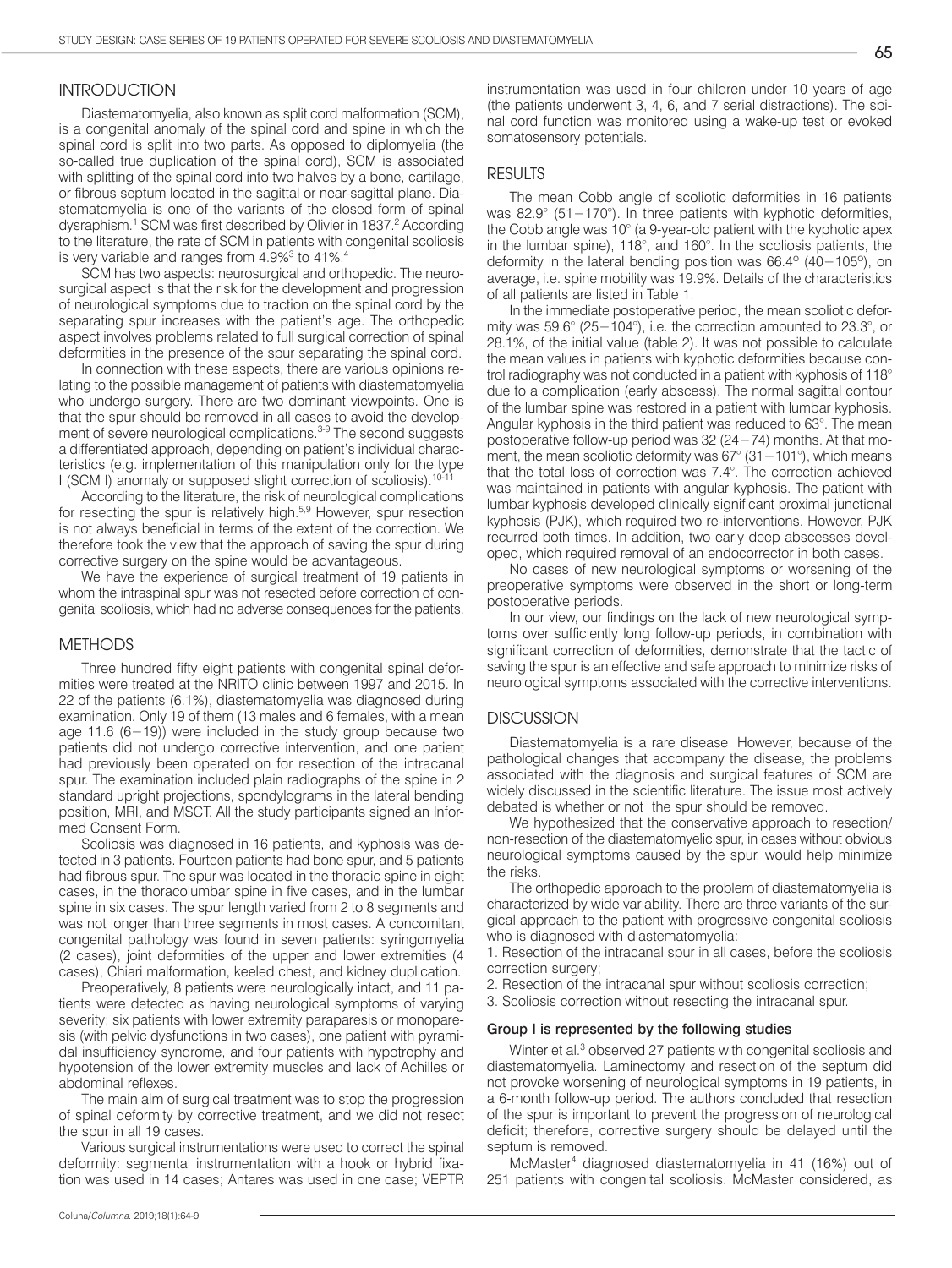Table 1. Baseline characteristics of patients.

| Case<br>number | Age<br>(years) | Type of<br>deformity | Side of<br>deformity | Vertebral anomalies                                                                                                                                                                                                                                                                                                                                                                                                          | Spinal cord anomalies                                                                                                                                                                                                                                                                                                                                                                            | Length of the diastematomyelic<br>bony septum                                                                                                                                     |
|----------------|----------------|----------------------|----------------------|------------------------------------------------------------------------------------------------------------------------------------------------------------------------------------------------------------------------------------------------------------------------------------------------------------------------------------------------------------------------------------------------------------------------------|--------------------------------------------------------------------------------------------------------------------------------------------------------------------------------------------------------------------------------------------------------------------------------------------------------------------------------------------------------------------------------------------------|-----------------------------------------------------------------------------------------------------------------------------------------------------------------------------------|
| $\mathbf{1}$   | 12.9           | Scoliosis            | D                    | Complete fusion of the bodies and arches of the T8,<br>T9, T10, and T11 vertebrae. Spina bifida posterior at the<br>8, T11, T12, L1, L2, and L3 level                                                                                                                                                                                                                                                                        | No                                                                                                                                                                                                                                                                                                                                                                                               | Complete diastematomyelic<br>bony septum in the spinal canal<br>at the T9-T10-T11 level                                                                                           |
| $\overline{2}$ | 11.3           | Scoliosis            | D                    | Butterfly deformity of the D11 vertebral body; wedge-<br>shaped deformity of the D10 and D12 vertebral bodies;<br>concrescence of the D10-D12 articular processes on<br>the left side, D11-D12 articular processes on the right<br>side, and D10-D12 ribs on the left side; bilateral defect<br>of the interarticular portion of the L4 vertebral arch;<br>Spina bifida posterior at the L2-L5 level                         | No                                                                                                                                                                                                                                                                                                                                                                                               | Diastematomyelia at the level of<br>lumbar enlargement and cauda<br>equina                                                                                                        |
| 3              | 12.1           | Kyphoscoliosis       | d                    | Left wedge-shaped lateral T1 and T3 hemivertebrae;<br>between the T5 and T6, T6 and T7 bodies: extra lateral<br>hemivertebrae, hypoplastic intervertebral discs at the<br>T1-2 - T7-8 levels. Spina bifida posterior<br>of the T7 vertebra                                                                                                                                                                                   | No                                                                                                                                                                                                                                                                                                                                                                                               | A bony septum divides the<br>canal into the right and left<br>halves at the T5-T6 level                                                                                           |
| $\overline{4}$ | 11.6           | Scoliosis            | D                    | Concrescence of the D10-L1 vertebral bodies<br>combined with failure of segmentation. Spina bifida<br>posterior at the D10-S3 level                                                                                                                                                                                                                                                                                          | No                                                                                                                                                                                                                                                                                                                                                                                               | Complete sagittal bony septum<br>(19.4 mm thick in the ventral<br>portion and 4.4 mm thick in the<br>dorsal portion of the spinal cord)                                           |
| 5              | 13.1           | Scoliosis            | D                    | Butterfly deformity of the T7, T10, T12 vertebrae;<br>T9 - right-sided wedge-shaped hemivertebra,<br>spina bifida of T8, L2-S1                                                                                                                                                                                                                                                                                               | No                                                                                                                                                                                                                                                                                                                                                                                               | Widening of the spinal canal<br>at the T12-L2 level;<br>splitting of the lumbar<br>enlargement and the medullary<br>cone                                                          |
| 6              | 9.2            | Lordoscoliosis       | d                    | Symmetric butterfly defect of the T3 and T5 vertebrae;<br>nonsymmetric butterfly defect of the T7 and T8<br>vertebrae; spina bifida of the T1, T6-T10, and L5<br>vertebrae; spina bifida sacralis totalis                                                                                                                                                                                                                    | No                                                                                                                                                                                                                                                                                                                                                                                               | Osseous diastematic crest at<br>the T3-T11 level                                                                                                                                  |
| $\overline{7}$ | 19.6           | Lordoscoliosis       | D                    | Butterfly defect of the T3, T4, T6, and T10 vertebrae;<br>spina bifida posterior of the T1, T2, T6, T7, and<br>T9-T12 vertebrae                                                                                                                                                                                                                                                                                              | <b>No</b>                                                                                                                                                                                                                                                                                                                                                                                        | Sagittal bony septum in the<br>spinal canal at the T6, T7 level                                                                                                                   |
| 8              | 11.8           | Scoliosis            | S                    | Left-sided posterolateral wedge-shaped defect of the<br>T5 vertebra; butterfly defect of the T7, T9-T11 vertebrae;<br>concrescence of the arches of the T4-T6, T7-T10<br>vertebrae; multiple synostosis of the ribs on the right<br>and left sides; spina bifida posterior of the C6-T3,<br>T11-L1 vertebrae                                                                                                                 | No                                                                                                                                                                                                                                                                                                                                                                                               | Bony septum of the spinal canal<br>at the apex of kyphosis (T8-T10)<br>lying in the sagittal plane and<br>separating the spinal canal into<br>the right and left lateral portions |
| 9              | 14.4           | Kyphoscoliosis       | d                    | Hypoplastic T4-5, 10-11, L3-4 vertebral discs;<br>concrescence of spinous processes of the L2-L3<br>vertebrae, the 2 <sup>nd</sup> and 3 <sup>rd</sup> ribs on the left side; spina<br>bifida at the T10-T12, L3-L4 level                                                                                                                                                                                                    | <b>No</b>                                                                                                                                                                                                                                                                                                                                                                                        | Bony septum at the T9-T 10<br>level                                                                                                                                               |
| 10             | 18             | Kyphoscoliosis       | d                    | Hypoplastic T12-L1, L1-2 vertebral discs; concrescence<br>of the posterior portions of vertebrae at the same level                                                                                                                                                                                                                                                                                                           | <b>No</b>                                                                                                                                                                                                                                                                                                                                                                                        | Bony septum at the T10-T12<br>level                                                                                                                                               |
| 11             | 9.3            | Kyphosis             |                      | Wedge-shaped posterior defect of the L2<br>hemivertebra, hypoplastic T12-L2 vertebral discs                                                                                                                                                                                                                                                                                                                                  | No                                                                                                                                                                                                                                                                                                                                                                                               | Splitting of the medullary cone<br>into two halves at the level of<br>the L2 vertebral body                                                                                       |
| 12             | 5              | Scoliosis            | D                    | Butterfly defect of the T3-T8 vertebrae; wedge-shaped<br>hemivertebra between the T2 and T3 vertebrae on the<br>left side; concrescence of the T2-T4, T7-T10 vertebrae<br>at the level of their arches; hypoplastic T3-4, T5-6, and<br>T6-7 intervertebral discs; spina bifida posterior of the<br>T5, T6, T10-T12 vertebrae                                                                                                 | No                                                                                                                                                                                                                                                                                                                                                                                               | Bony septum at the T7-T8 level<br>dividing the spinal canal into the<br>right and left halves                                                                                     |
| 13             | 9              | Kyphoscoliosis       | d                    | Butterfly defect of the T11 vertebra with the right<br>half of the vertebral body predominating; the left half<br>of the body is fused with the L1 vertebral body;<br>L2 is the right-sided lateral wedge-shaped<br>hemivertebra: concrescence of the bodies of the<br>T12 and L3 vertebrae.<br>Hypoplastic T12-L1 - L2-3 discs.<br>Spina bifida posterior of the T12 - S2 vertebrae.<br>Left-sided concrescence of the ribs | A CSF-filled cyst (10.mm in<br>diameter and 36.0 mm long) is<br>detected at the level of lumbar<br>enlargement of the spinal cord.<br>Two terminal filaments linked<br>by a commissure at the L4<br>level are detected caudally.                                                                                                                                                                 | Partial bony septum at the level<br>of L2 and L3 vertebral bodies<br>(after subtotal resection of the<br>septum) protruding into the<br>lumen by 9 mm, 23 mm long,<br>12 mm thick |
| 14             | 8              | Kyphoscoliosis       | d                    | Butterfly T8 and T10 vertebra; concrescence of<br>the bodies of the T7-T10 vertebrae; aplasia of left<br>hemiarches of the T8-T10 vertebrae; L2-L4 vertebral<br>bodies are fused, with their arches separated and<br>a wide diastasis present; concrescence of right<br>hemiarches at the T12, L1 level;<br>multiple rib abnormalities                                                                                       | Syringomyelic cavity (16<br>$mm \times 6.7$ mm) with smooth<br>walls at the T9-T10 level:<br>diastematomyelia combined<br>with syringomyelia of every<br>vertebral column starting from<br>the T11-T12 intervertebral disc to<br>the S1 spinal unit.                                                                                                                                             | There is a wide continuous<br>sagittal bony septum in the<br>spinal canal at the L2, L3 level,<br>which separates the dural sac<br>into two unequal halves                        |
| 15             | 7              | Kyphoscoliosis       | $\mathbb S$          | Left-sided lateral T10 hemivertebra fused with the<br>T11 vertebral body; multiple rib abnormalities<br>on the right side                                                                                                                                                                                                                                                                                                    | Syringomyelia at the cervical,<br>thoracic, and lumbar levels.<br>Condition after drainage of the<br>syringomyelic cavity at the C3-5<br>level. Condition after emptying<br>and draining the cystic tumor in<br>the thoracolumbar spine; trophic<br>lesions of the postoperative<br>cicatrix. Syringomyelic cavities<br>are also visualized in both<br>vertebral columns below the<br>T11 level. | There is a 6 mm thick bony<br>septum in the sagittal plane in<br>the spinal canal at the T11-T12<br>level                                                                         |
| 16             | 12             | Scoliosis            | D                    | Concrescence of the T1-2, L5-S1 vertebrae; spina<br>bifida posterior at the T4, L5 level; synostosis of the<br>$1st-3rd$ ribs on the right side                                                                                                                                                                                                                                                                              | Fixed spinal cord, syringomyelia<br>at the T5-7 level.                                                                                                                                                                                                                                                                                                                                           | Diastematomyelia at the L1,<br>L3 level                                                                                                                                           |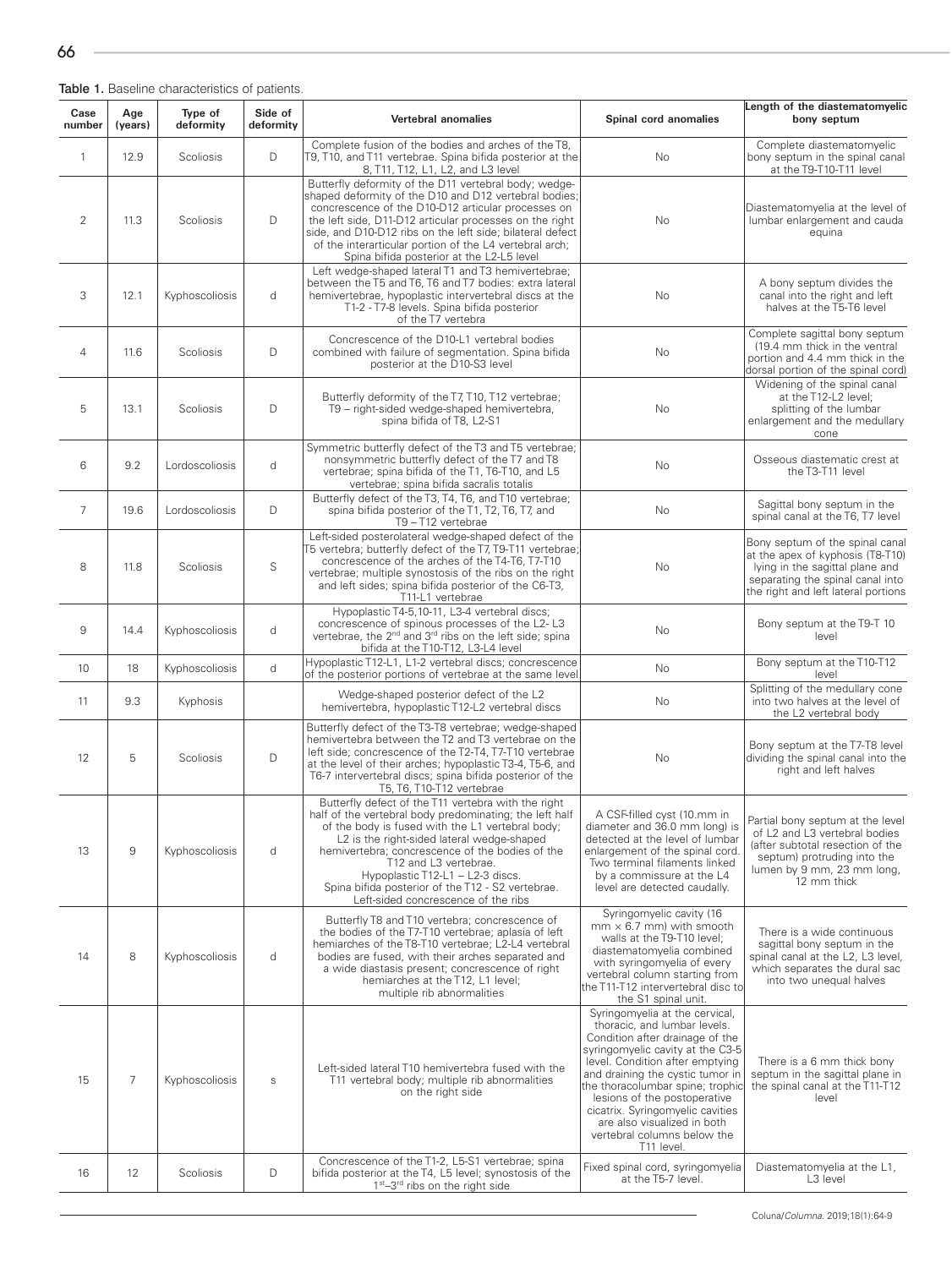| I<br>×<br>۰.<br>v<br>M. |  |
|-------------------------|--|

| <b>Table 2.</b> Main outcomes on patients. |  |
|--------------------------------------------|--|
|--------------------------------------------|--|

| Case<br>number |              | Cobb angle    |                                                                         | Neurological symptoms prior                                                                 | <b>Neurological symptoms</b><br>after surgery |
|----------------|--------------|---------------|-------------------------------------------------------------------------|---------------------------------------------------------------------------------------------|-----------------------------------------------|
|                | preoperative | postoperative | Type of surgery                                                         | to surgery                                                                                  |                                               |
| 1              | $85^\circ$   | $46^\circ$    | Skeletal traction, correction by segmental<br>spinal instrumentation    | No abnormalities                                                                            | No changes                                    |
| $\overline{2}$ | $75^\circ$   | $38^\circ$    | Antares                                                                 | No abnormalities                                                                            | No changes                                    |
| 3              | $100^\circ$  | $76^\circ$    | Skeletal traction, correction by segmental<br>spinal instrumentation    | No abnormalities                                                                            | No changes                                    |
| 4              | $68^\circ$   | $65^\circ$    | Skeletal traction, correction by segmental<br>spinal instrumentation    | No abnormalities                                                                            | No changes                                    |
| 5              | $70^\circ$   | $46^\circ$    | Skeletal traction, correction by segmental<br>spinal instrumentation    | Mild peripheral paraparesis of the<br>lower limbs without pelvic organ<br>dysfunction       | No changes                                    |
| 6              | $73^\circ$   | $46^\circ$    | Skeletal traction, correction by segmental<br>spinal instrumentation    | No abnormalities                                                                            | No changes                                    |
| 7              | $117^\circ$  | $94^\circ$    | Skeletal traction, correction by segmental<br>spinal instrumentation    | No abnormalities                                                                            | No pathology                                  |
| 8              | $114^\circ$  | $101^\circ$   | Correction by segmental spinal instrumentation                          | Pyramidal insufficiency syndrome                                                            | No changes                                    |
| 9              | $85^\circ$   | $51^\circ$    | Skeletal traction, correction by segmental<br>spinal instrumentation    | No abnormalities                                                                            | No changes                                    |
| 10             | $75^\circ$   | $27^\circ$    | Skeletal traction, correction by segmental<br>spinal instrumentation    | No abnormalities                                                                            | No changes                                    |
| 11             | $10^{\circ}$ | $63^\circ$    | Skeletal traction, correction by segmental<br>spinal instrumentation    | No abnormalities                                                                            | No changes                                    |
| 12             | $51^\circ$   | $36^\circ$    | Multi-stage correction using VEPTR<br>instrumentation (5 stages)        | No abnormalities                                                                            | No changes                                    |
| 13             | $103^\circ$  | $92^\circ$    | Multi-stage correction using VEPTR<br>instrumentation (4 stages)        | No abnormalities                                                                            | No changes                                    |
| 14             | $146^\circ$  | $102^\circ$   | Multi-stage correction using VEPTR<br>instrumentation (the first stage) | Mild combined paraparesis without<br>pelvic organ dysfunction                               | No changes                                    |
| 15             | $105^\circ$  | $77^\circ$    | Multi-stage correction using VEPTR<br>instrumentation (the first stage) | Lumbar myelopathy presenting as<br>flaccid paraparesis and pelvic organ<br>dysfunction      | No changes                                    |
| 16             | $60^\circ$   | $9^\circ$     | Skeletal traction, correction by segmental<br>spinal instrumentation    | Thoracolumbar myelopathy<br>presenting as mild left-sided<br>monoparesis<br>of a lower limb | No changes                                    |

indications for surgical treatment in these patients, preventing the progression of neurological disorders and preventing neurological complications. More than 20 patients underwent preventive removal of the spur without changes in neurological status, achieving very significant correction (from 66° to 14°). Only one neurological complication was observed by the author, in a patient with severe deformities who underwent a massive two-stage intervention with resection of the spur. The motor and sensory functions almost completely recovered with time. The author is convinced that the intraspinal anomaly should be removed in any patient with congenital scoliosis, regardless of the neurological status.

Wenpeng Liu et al.12 followed-up a group of 48 patients. SCM I was detected in 47 of them. Laminectomy and spur resection were performed in all patients before a corrective intervention. The authors did not report the results and complications but recommended a similar approach in all cases of congenital scoliosis and diastematomyelia because, in their opinion, the intraspinal spur might contribute to the progression of congenital scoliosis.

Ayvaz et al.<sup>13</sup> operated on 32 patients with diastematomyelia and congenital scoliosis. All patients with SCM I (18 people) underwent resection of the spur before the corrective intervention. Only orthopedic surgery (deformity correction and spinal fusion) was performed in SCM II. Correction of scoliosis amounted to 44−47%. Temporary neurological symptoms were detected in two cases of SCM I; no other complications occurred. The authors recommend using this approach for type I and II diastematomyelia.

Hui et al.<sup>14</sup> demonstrated a similar approach to solve the problem. They operated on 45 patients (15 patients with SCM I and 30 patients with SCM II). All the operations were one-stage surgery, but the spur was resected only in patients with type I anomalies. The deformity was corrected from 73.7º to 33.5º (54.5% of correction). All complications (two cases of mild neurological symptoms and one case of liquorrhea) were corrected. The authors believe that spur resection before correction of scoliosis is indicated for SCM I but not for SCM II.

This differentiated approach to types I and II diastematomyelia associated with congenital scoliosis was also demonstrated by Lifeng Lao et al.<sup>15</sup> They operated on five patients. The spine deformity was decreased from 63º to 30.2º (57.2% of correction). No complications were observed. Two patients had a partial regression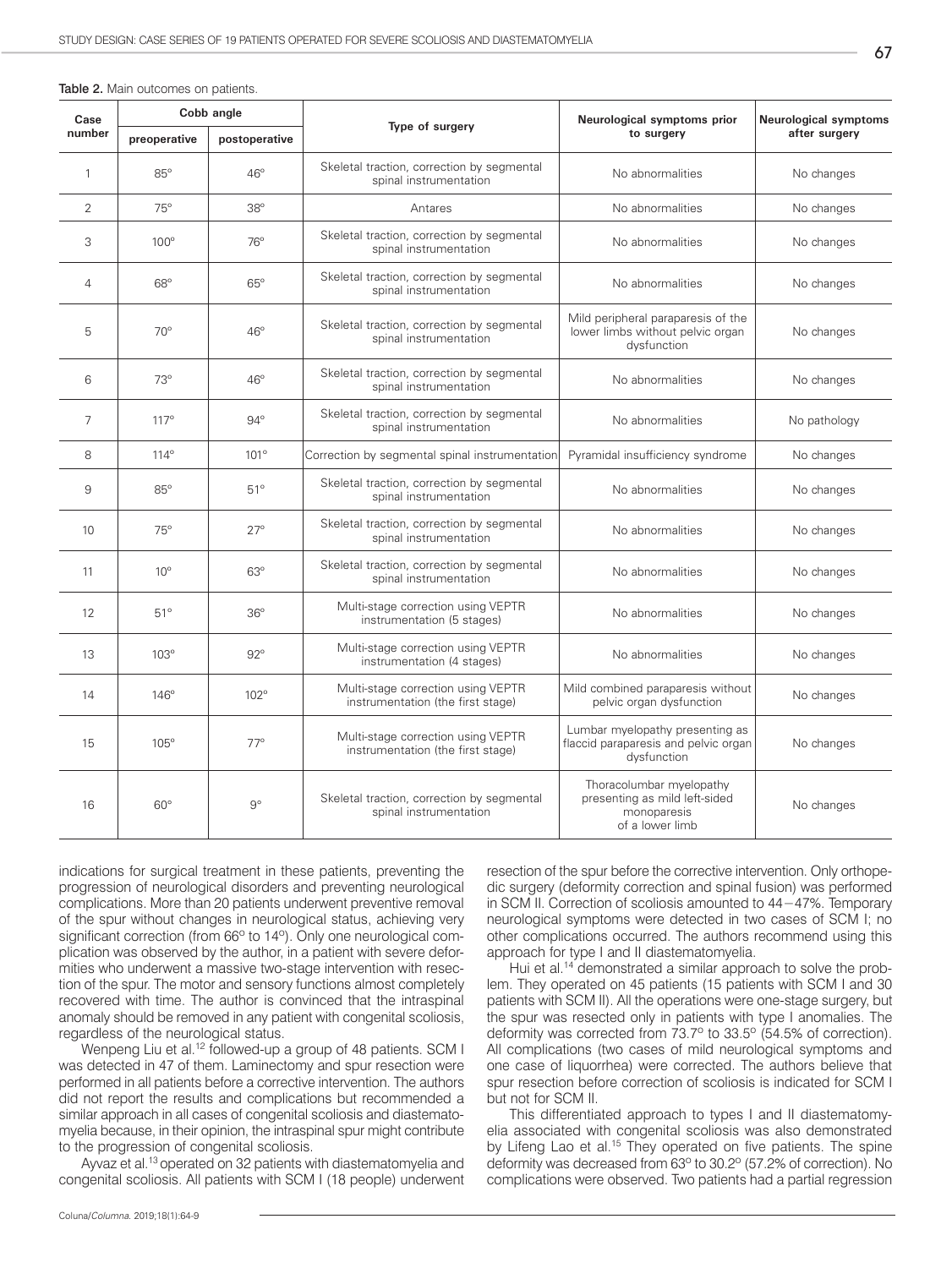of preoperative neurological symptoms. The authors recommend a single-stage intervention, with resection of the spur only in the case of SCM I.

Sheng-Li Huang et al.<sup>16</sup> reported on 156 patients operated on for resection of the spur. One patient died due to anesthesia complications (anesthetic accident). Liquorrhea developed in 2 cases, transient neurological symptoms occurred in 4 cases, and epidural hematoma occurred in one patient. There were no persistent neurological complications. The authors suggest that surgery be indicated for all patients with SCM I and neurological symptoms or tethered filum, while conservative treatment be indicated for those with SCM II who are asymptomatic for SCM I.

#### Group II includes the following studies

Pang et al.<sup>17,18</sup> who suggested the type I and II diastematomyelia classification, depending on the anatomical features, operated on 39 patients and observed an improvement or stabilization of neurological symptoms in 89% of cases.

Ersahin et al.19 operated on 74 patients. Temporary complications (cerebrospinal fluid fistula, monoparesis,<sup>6</sup> dysesthesia, wound abscess, urinary retention), which were corrected within 3 weeks, were observed in 17 cases. Persistent complications occurred in three patients (renal failure, spinal arachnoiditis).

Schijman<sup>8</sup> performed 17 operations and achieved control of negative neurological changes in 13 patients (76.4%). Of 4 patients who were neurologically intact before surgery, the condition remained unchanged in three patients, and symptoms completely disappeared (after temporary worsening) in one patient.

Massive clinical data are presented by a group of neurosurgeons from New Delhi,5,20,21 which allowed them to make a significant addition to Pang's classification, by allocating four anatomic subtypes within the SCM I that characterize spatial relationships between the spur and halves of the dural sac. Of 254 patients who underwent spur resection, 68 patients had a partial regression of neurological symptoms; the neurological status remained unchanged in 160 patients; worsening occurred in 15 cases. In addition, 23 patients had liquorrhea, and 6 patients had abscesses. The vast majority of complications were corrected. In a separate paper, the same authors<sup>22</sup> analyzed the treatment outcomes in four patients with the dorsal localization of the intraspinal spur. There was one conclusion in all cases: regardless of the symptoms and diastematomyelia type, the spur should be resected.

E.V. Ulrikh,<sup>9</sup> in his monograph, presented the results of surgical treatment of 87 patients. The intraspinal spur was removed in all cases to prevent aggravation or development of neurological symptoms. An improvement in the neurological status was observed in 15 patients (17.3%); worsening of the neurological status was observed in 16 (18.3%) patients, with two of them developing plegia (with partial or full recovery in six cases); the clinical symptoms remained unchanged in 55 (63.2%) patients. One child died due to productive meningoencephalitis.

Borcek et al.<sup>23</sup> reported 34 operated patients with both types of diastematomyelia. An improvement in neurological status was observed in 16 (47%) patients; worsening of the neurological status was observed in four (11.6%) patients; there were no changes in 14 cases.

Only a few authors have demonstrated an ambiguous surgical approach to prevent progression of the pathological process. Cheng et al.<sup>24</sup> analyzed the results of surgery in 112 patients and concluded that the surgery was much more effective in the case of SCM I. Huang et al.<sup>16</sup> operated on 156 patients and concluded that surgery should be performed in

patients with SCM I in the presence of progressive neurological symptoms. Conservative treatment is only required in patients with asymptomatic SCM I and SCM II.

Sinha et al.<sup>5</sup> reported a large group of patients (n=203). Motor deficit (weakness and atrophy of limb muscles, gait disorders) was observed in 148 (72.9%) patients, sensory disorders (dysesthesia, hypoesthesia, trophic ulcers, and finger autoamputation) were found in 80 (30.4%) patients. Pelvic organ dysfunction was detected in 66 (32.5%) patients; no neurological symptoms were observed in only 27 out of 203 patients. Among the patients with preoperative neurological symptoms, 60 (40.4%) reported improvement in motor function; 33 (41.2%) patients, improvement in sensory function; 20 (30.3%) patients, improvement in pelvic organ function, and 13 (52%) patients, reduced degree of trophic disorders. Fifteen patients reported aggravation of neurological symptoms immediately after the intervention; no recovery was observed in three of these patients.

#### Group III includes the following studies

Guixing and Jiaming10 reported that out of 500 patients with congenital scoliosis, 95 had with anomalies of the spinal cord. Surgical treatment did not involve resection of the diastematomyelic spur. Initial neurological symptoms were found in 41 patients, but no postoperative worsening of the symptoms was observed in any case.

Bollini et al.<sup>11</sup> believe there is no need to resect the spur if the expected correction of scoliosis is "not so significant".

On the basis of the literature data, we conclude that in patients with congenital scoliosis and diastematomyelia, the risk of neurological complications associated with resection of the bone spur is higher than that associated with corrective treatment of the spinal deformity. In most of the 19 patients of our group, the spinal deformity can be assigned to the neglected category; should be changed to "but in all cases we decided not to perform preparatory resection of the diastematomyelic spur. As the main task of surgical treatment, we aimed to stop the progression of spinal deformity. That is why the above correction was relatively small and slightly exceeded the values of preoperative spine mobility, which was determined using spondylograms in the lateral bending position as 23.3º.

#### **CONCLUSION**

There is currently a wide range of surgical approaches for diastematomyelia, with no conventional surgical approach, due to the lack of clinical data and in-depth analysis of the issue. Often, the decisions on the choice of approaches were local, based on the personal experience of the researchers. For this reason, the data obtained are highly heterogeneous and difficult to analyze systematically. We believe that further accumulation of clinical data and the development of a differentiated approach to the choice of a surgical approach are required.

Our study included the relatively small number of cases which were heterogeneous by the nature of spine deformity and by duration and severity of disease. However, the chosen surgical approach demonstrates the potential for application in surgical practice. This is confirmed by our high levels of compensation achieved and the lack of neurological complications, both in the immediate postoperative period and in long-term (more than 2-year) follow-up.

All authors declare no potential conflict of interest related to this article.

**CONTRIBUTION OF THE AUTHORS:** Each author made significant individual contributions to this manuscript. MM and JD were the main contributors in the drafting of the manuscript. MVM (0000-0002-4847-100X)\*, VVN (0000-0002-9130-1081)\*, ASV (0000-0002-2473-3140)\* and IGU (0000-0001- 8914-3451)\* performed the surgical procedures, followed up the patients, and gathered clinical data. MVM and MAS (0000-0002-0902-0396)\* evaluated the data from the statistical analysis. MVM, JD (0000-0002-4000-5450)\*, VVN, ASV, IGU and MAS performed the literature search and review of the manuscript, and contributed to the intellectual concept of the study. \*ORCID (Open Researcher and Contributor ID).